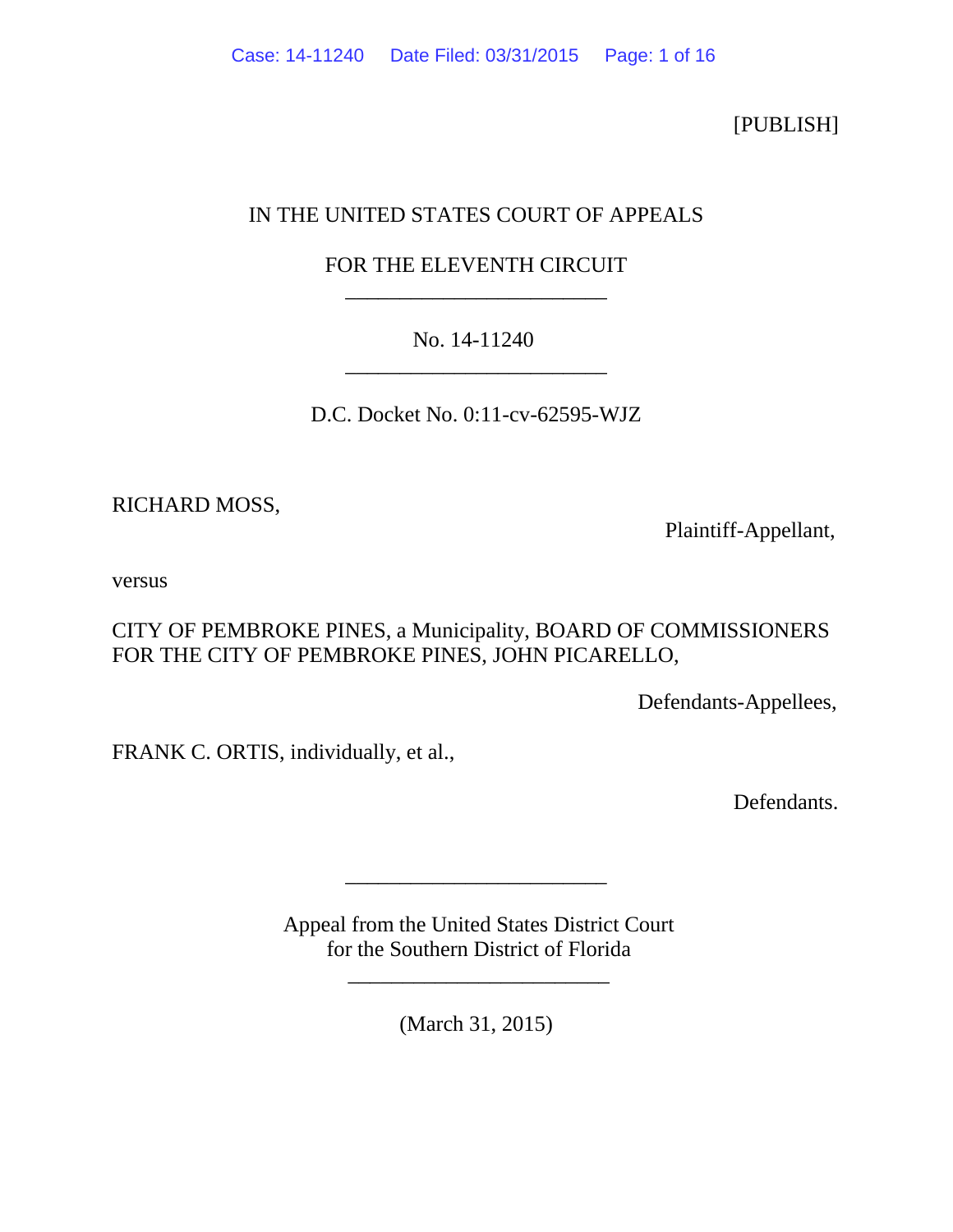Before HULL, JULIE CARNES, and WALKER, [\\*](#page-1-0) Circuit Judges.

JULIE CARNES, Circuit Judge:

Plaintiff appeals the district court's order granting defendants judgment as a matter of law on Plaintiff's First Amendment retaliation claim. Plaintiff asserted the claim after being terminated from his position as Assistant Fire Chief of the City of Pembroke Pines ("the City"). Plaintiff was terminated after the City eliminated the Assistant Fire Chief position for what the City said were budgetary reasons. Plaintiff contends, however, that he was terminated in retaliation for his speaking out about the City's handling of budget and pension issues. After a trial, the district court held that Plaintiff had failed to show that his speech was protected by the First Amendment or that his interest in the speech outweighed the City's interest in avoiding dissension within the fire department. Accordingly, the district court granted judgment as a matter of law. After a careful review of the record, and with the benefit of oral argument, we affirm.

# **BACKGROUND**

The City hired Plaintiff as a firefighter in 1988. Over the next 18 years, Plaintiff steadily moved up the ranks in the City's fire department until he was promoted to the Assistant Fire Chief position in 2006. As the Assistant Fire Chief, Plaintiff was second in command to Fire Chief John Picarello and involved in \*

<span id="page-1-0"></span>Honorable John Walker, Jr., United States Circuit Judge for the Second Circuit, sitting by designation.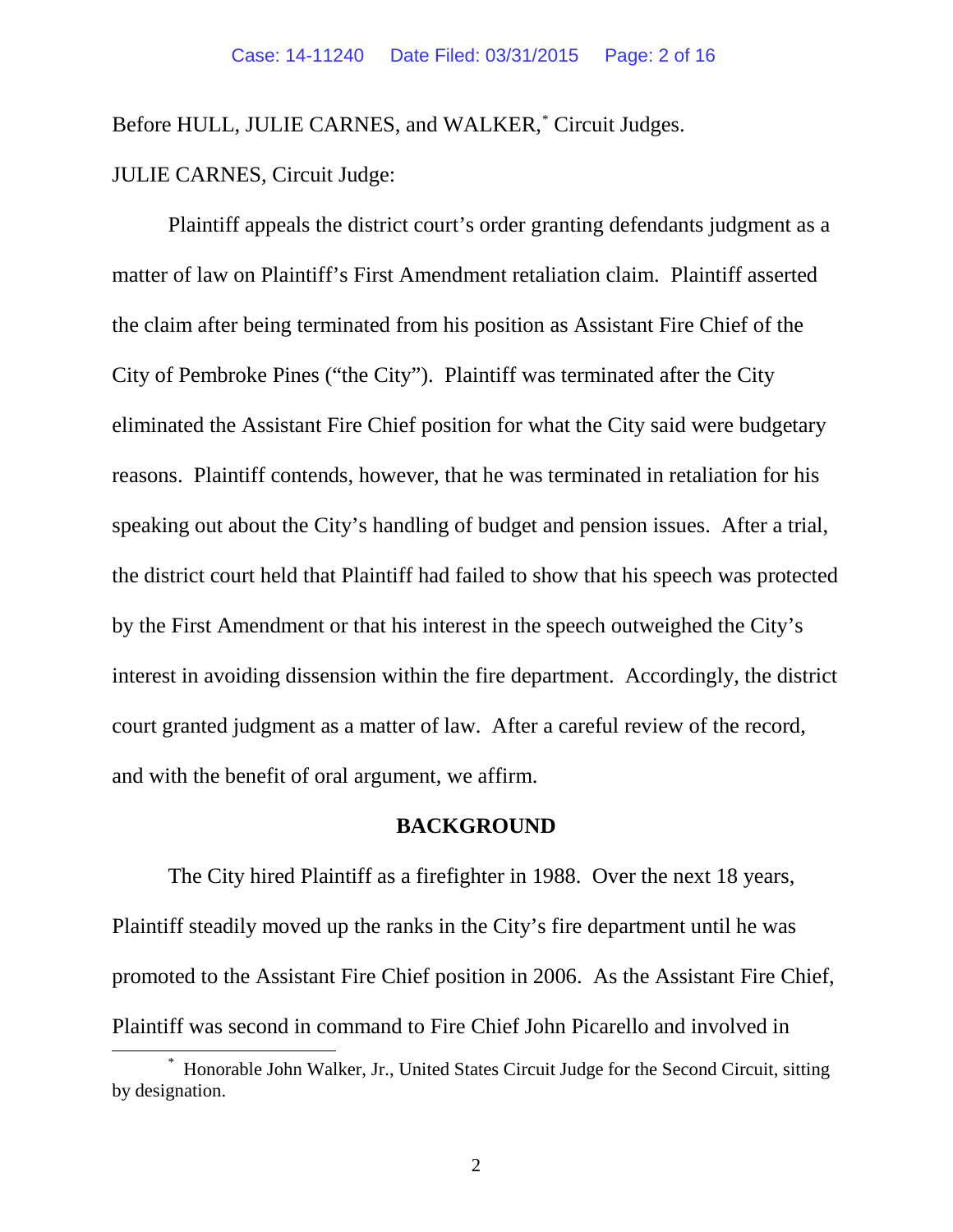every aspect of running the fire department. In addition to his regular duties in the fire department, Plaintiff was elected in 2004 to serve on the City's pension board. He remained on the board until he was terminated. Plaintiff's job on the board was to ensure that the pension plan was administered in accordance with the City's ordinance.

During all relevant times, the City's fire department, police department, and general employees had separate collective bargaining agreements between respective unions and the City. Plaintiff joined and was active in the firefighter union between 1989 and 2004, serving on the executive board and then as president of the union in 2003. Throughout this time period, Plaintiff was a member of the fire department's bargaining unit and had rights under the collective bargaining agreement. That ceased, however, when he accepted the Assistant Fire Chief position. As a managerial position, the Assistant Chief position did not permit membership in the bargaining unit or provide for rights under its collective bargaining agreement.

In September 2009, the City approved a budget for the upcoming year that was insufficient to fund the various collective bargaining agreements. The City subsequently sought pension concessions and pay cuts from its employees, claiming that it needed to renegotiate the collective bargaining agreements on the ground of "fiscal urgency." Although he was not directly affected, Plaintiff was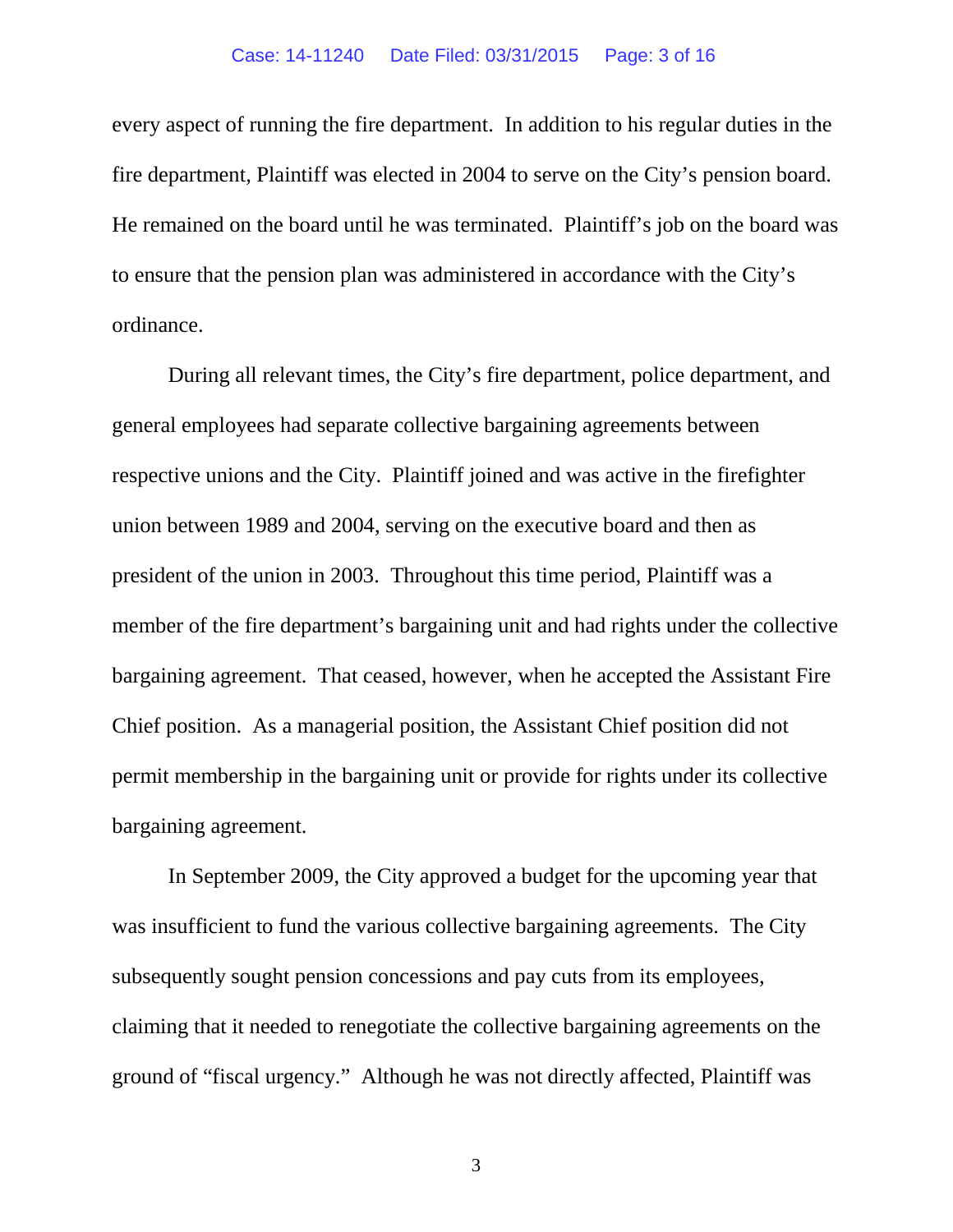critical of the City's handling of the budget and collective bargaining agreement negotiations. Plaintiff claims that he voiced his criticism to Chief Picarello, various fire department employees, and other community members, when he commented on several occasions between January and May 2010 that the City had manufactured the fiscal urgency and was negotiating with employees in bad faith.

The Assistant Fire Chief position was eliminated in June 2010, and Plaintiff was terminated. Plaintiff contends that the manner of his termination was unprecedented, as the City had never eliminated a position from the fire department except by attrition. In addition, Plaintiff claims that he was not allowed to apply for a vacancy in the fire department in spite of his history of exemplary evaluations and obvious qualification for the position. Based on these facts, Plaintiff alleges that he was terminated in retaliation for his speech.

Following his termination, Plaintiff filed this § 1983 action against the City, the Board of Commissioners, and Chief Picarello. The district court dismissed Plaintiff's claim against the Board as duplicative of his claim against the City, and dismissed his claim against Picarello on the ground of qualified immunity. Plaintiff did not challenge those rulings, and does not raise any arguments concerning the Board or Picarello on appeal.

Plaintiff's claim against the City proceeded to trial. At the close of the evidence, the City renewed its previously filed motion for judgment as a matter of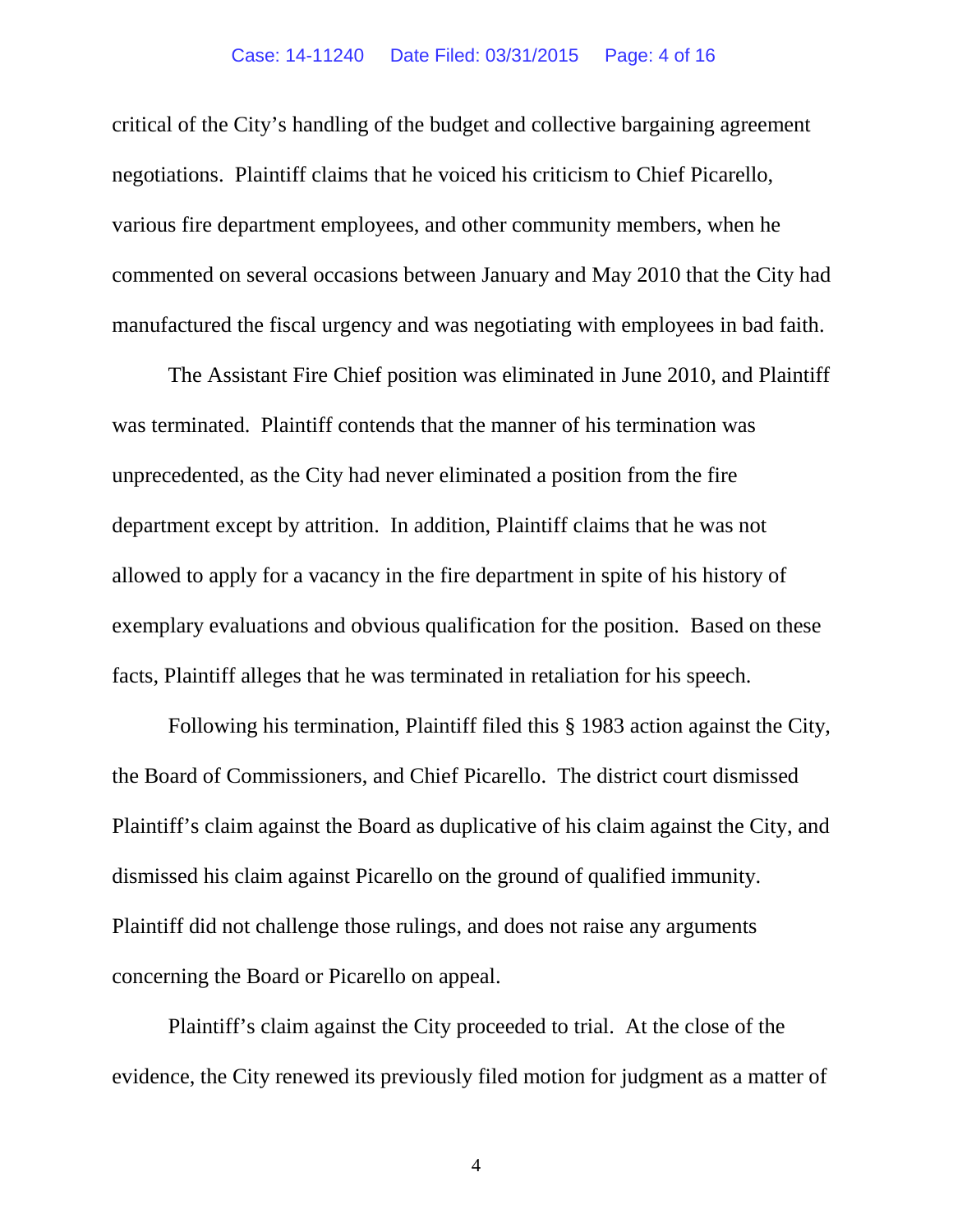law. In support of its motion, the City argued that (1) Plaintiff's speech was not protected by the First Amendment because it was made pursuant to his official duties and (2) the City's interest in avoiding dissension within the fire department outweighed Plaintiff's interest in the speech. After hearing arguments, the district court announced that it would grant the renewed motion in a written order to follow.

In its written order, the district court found that Plaintiff had failed to present evidence that he spoke in his capacity as a private citizen rather than as a fire department employee. Accordingly, the court held that Plaintiff's speech was not protected by the First Amendment. Alternatively, the court held that the City's interest in restricting Plaintiff's speech outweighed Plaintiff's First Amendment interests. As to the latter, the court's holding was based on Chief Picarello's testimony that although he had instructed his staff not to get involved in the collective bargaining agreement controversy, Plaintiff admitted that he had refused to follow this directive. According to the court, this evidence supported the City's theory that Plaintiff's speech threatened dissension within the fire department and, as a result, First Amendment protection was not warranted.

# **DISCUSSION**

# **I. Standard of Review**

We review *de novo* the district court's ruling on a motion for judgment as a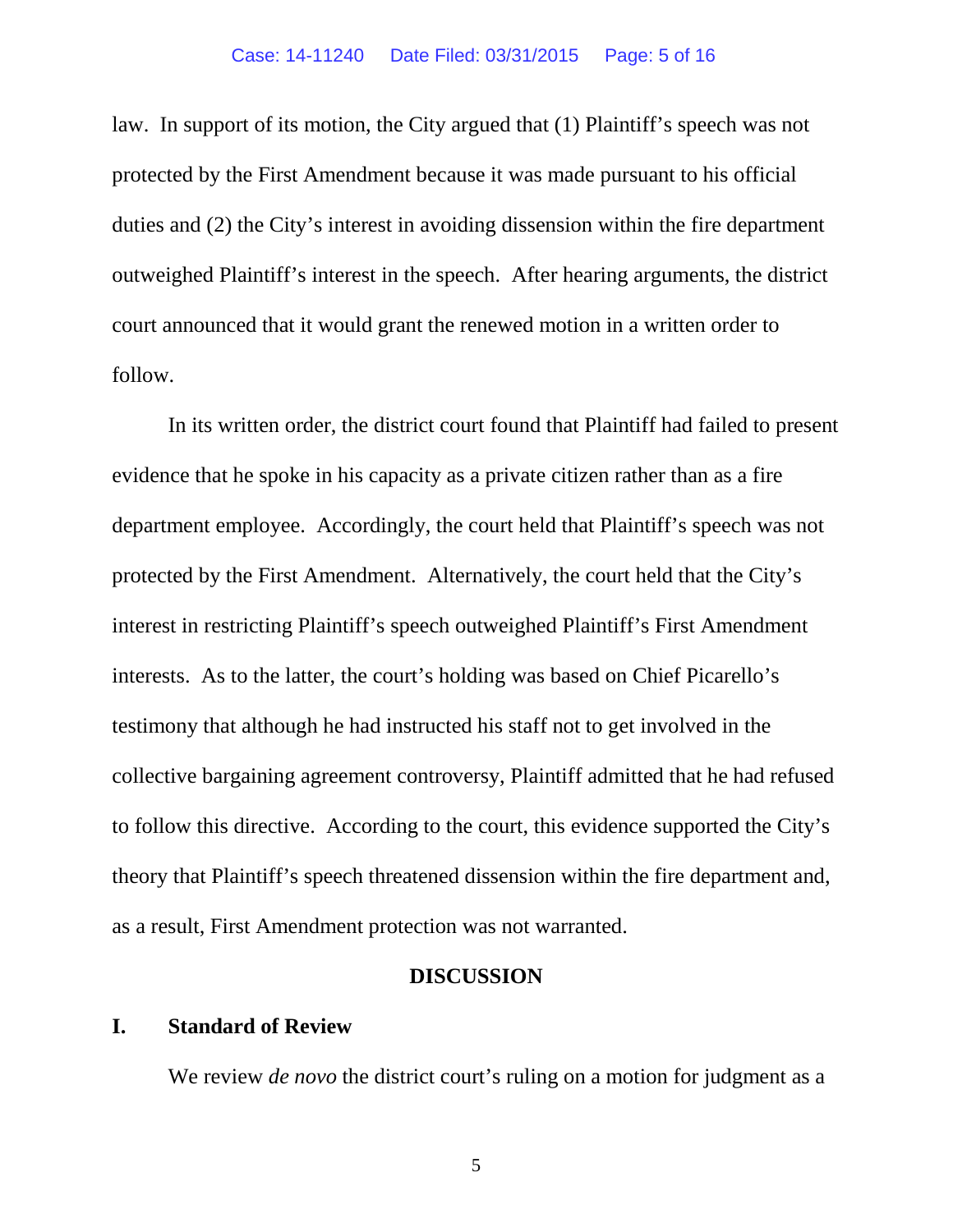matter of law. *Hubbard v. BankAtlantic Bancorp., Inc.*, 688 F.3d 713, 723 (11th Cir. 2012). In conducting our review, we consider all of the evidence presented at trial and resolve any material factual disputes in favor of the nonmoving party. *Id.*  at 724. So viewing the evidence, the Federal Rules permit the entry of judgment as a matter of law if "a reasonable jury would not have a legally sufficient evidentiary basis to find for the [nonmoving] party." Fed. R. Civ. P.  $50(a)(1)$ .

### **II. Analysis**

Plaintiff's First Amendment claim is governed by a four-stage analysis. *See Carter v. City of Melbourne, Fla.*, 731 F.3d 1161, 1168 (11th Cir. 2013). First, we consider whether Plaintiff's speech was made as a citizen and whether it implicated "a matter of public concern." *Id.* at 1168-69 (quoting *Rankin v. McPherson*, 483 U.S. 378, 384 (1987)) (internal quotation marks omitted). If this first threshold requirement is satisfied, we then weigh Plaintiff's First Amendment interests against the City's interest in regulating his speech to promote "the efficiency of the public services it performs through its employees." *Id*. (quoting *Pickering v. Bd. of Educ.*, 391 U.S. 563 (1968)) (internal quotation marks omitted). The above two issues are questions of law that are decided by the court. *Battle v. Bd. of Regents for Ga.*, 468 F.3d 755, 760 (11th Cir. 2006). The court's resolution determines whether Plaintiff's speech is protected by the First Amendment. *Id.*

If his speech is so protected, the third stage of the analysis requires Plaintiff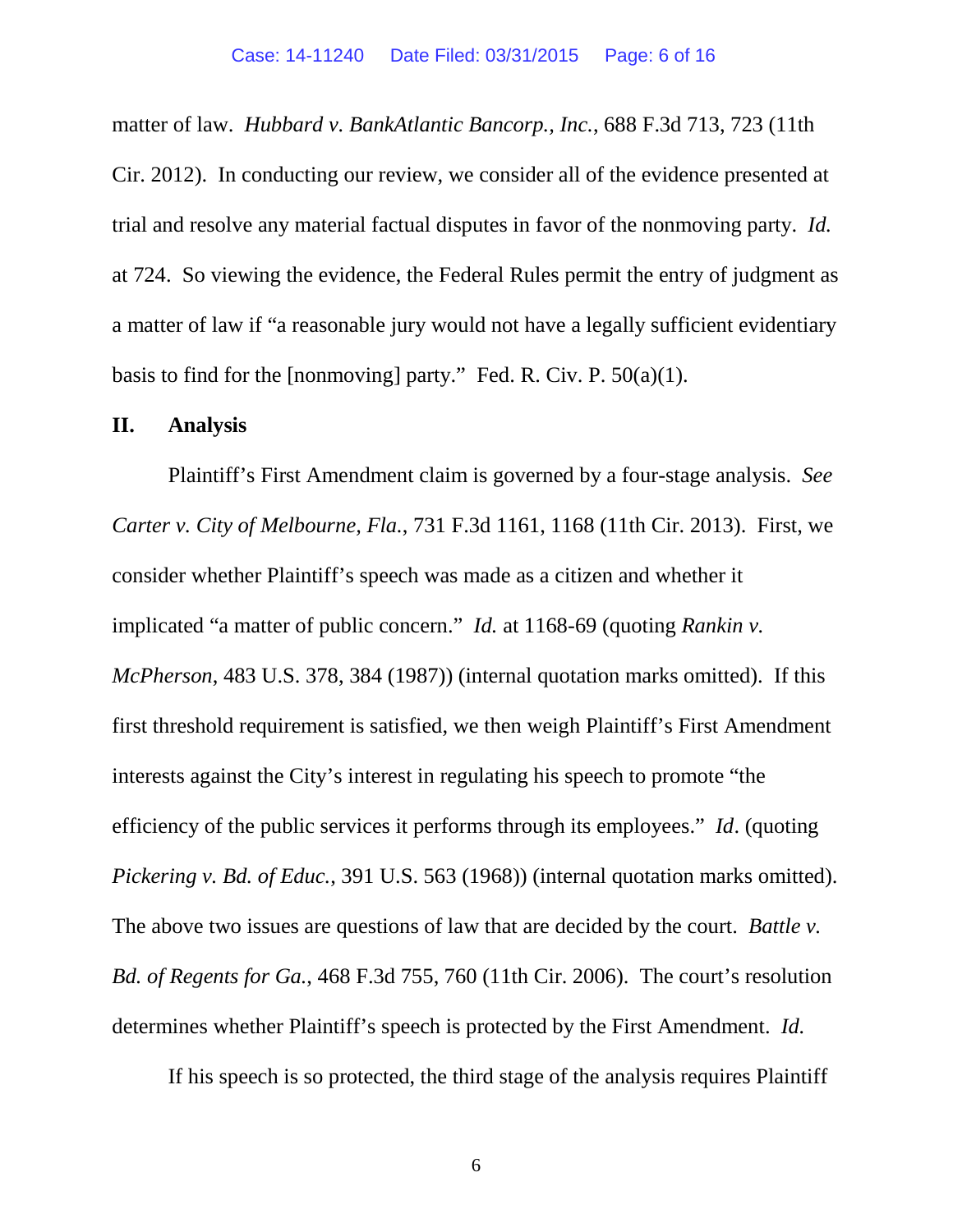#### Case: 14-11240 Date Filed: 03/31/2015 Page: 7 of 16

to show that it was a substantial motivating factor in his termination. *Id*. If Plaintiff is able to make this showing, the burden shifts to the City to prove that it would have terminated Plaintiff even in the absence of his speech. *Id.* Because these final two issues, which address the causal link between Plaintiff's speech and his termination, are questions of fact, a jury resolves them unless the evidence is undisputed. *Id.*

The present appeal concerns only the first two steps of the analysis: (1) whether the speech at issue met the citizen-public concern requirement and (2) whether the City's interest in restricting that speech outweighed the employee's wish to be heard. Because the district court determined, as a matter of law, that Plaintiff had failed to show that his speech was made in his capacity as a citizen or that his First Amendment rights outweighed the City's interest, it was unnecessary for the court to submit to the jury the causation question encompassed by the last two prongs of the analysis.

#### **A. Plaintiff's speech is not protected under** *Garcetti***.**

In *Garcetti v. Ceballos*, 547 U.S. 410 (2006), the Supreme Court addressed the first prong of the First Amendment analysis, clarifying that speech made pursuant to an employee's job duties is not speech made as a citizen and is therefore not protected by the First Amendment. *Id.* at 421. Since *Garcetti*, this Court has emphasized that a public employee cannot meet the threshold for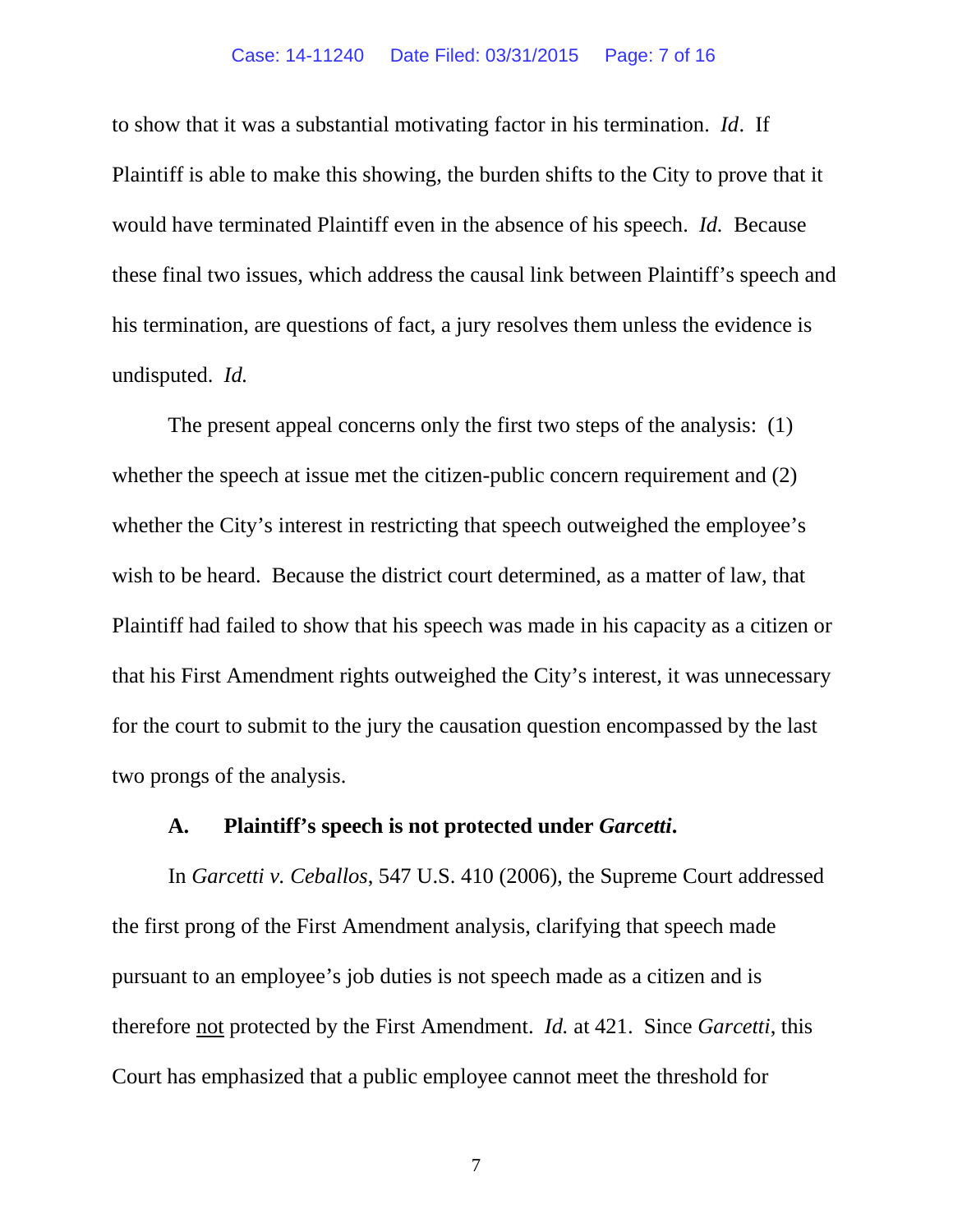#### Case: 14-11240 Date Filed: 03/31/2015 Page: 8 of 16

proving a First Amendment violation merely by showing that the speech at issue addressed a subject of public concern. He must also show that he spoke in his capacity as a citizen, rather than as an employee. *See Hubbard v. Clayton Cnty. Sch. Dist.*, 756 F.3d 1264, 1267 (11th Cir. 2014). The City does not challenge the district court's holding that Plaintiff spoke on a topic of public concern. The issue on appeal then is the capacity in which he spoke.

*Garcetti* declined to provide a "comprehensive framework" for deciding this question, because the plaintiff there admitted that he spoke pursuant to his official duties. *Garcetti*, 547 U.S. at 424. Nevertheless, *Garcetti* provided some general guidance. The central inquiry is whether the speech at issue "owes its existence" to the employee's professional responsibilities. *Id.* at 421. Factors such as the employee's job description, whether the speech occurred at the workplace, and whether the speech concerns the subject matter of the employee's job may be relevant, but are not dispositive. *Id.* at 420-21, 424. *Garcetti* instructed that "[t]he proper inquiry is a practical one." *Id.* at 424.

#### 1. Plaintiff's Job Duties

The evidence presented at trial established that Plaintiff's job duties as Assistant Fire Chief encompassed every aspect of running the fire department. As the Fire Chief's second-in-command, Plaintiff was responsible for assuming all of the Chief's duties in his absence. On a day-to-day basis, Plaintiff supervised the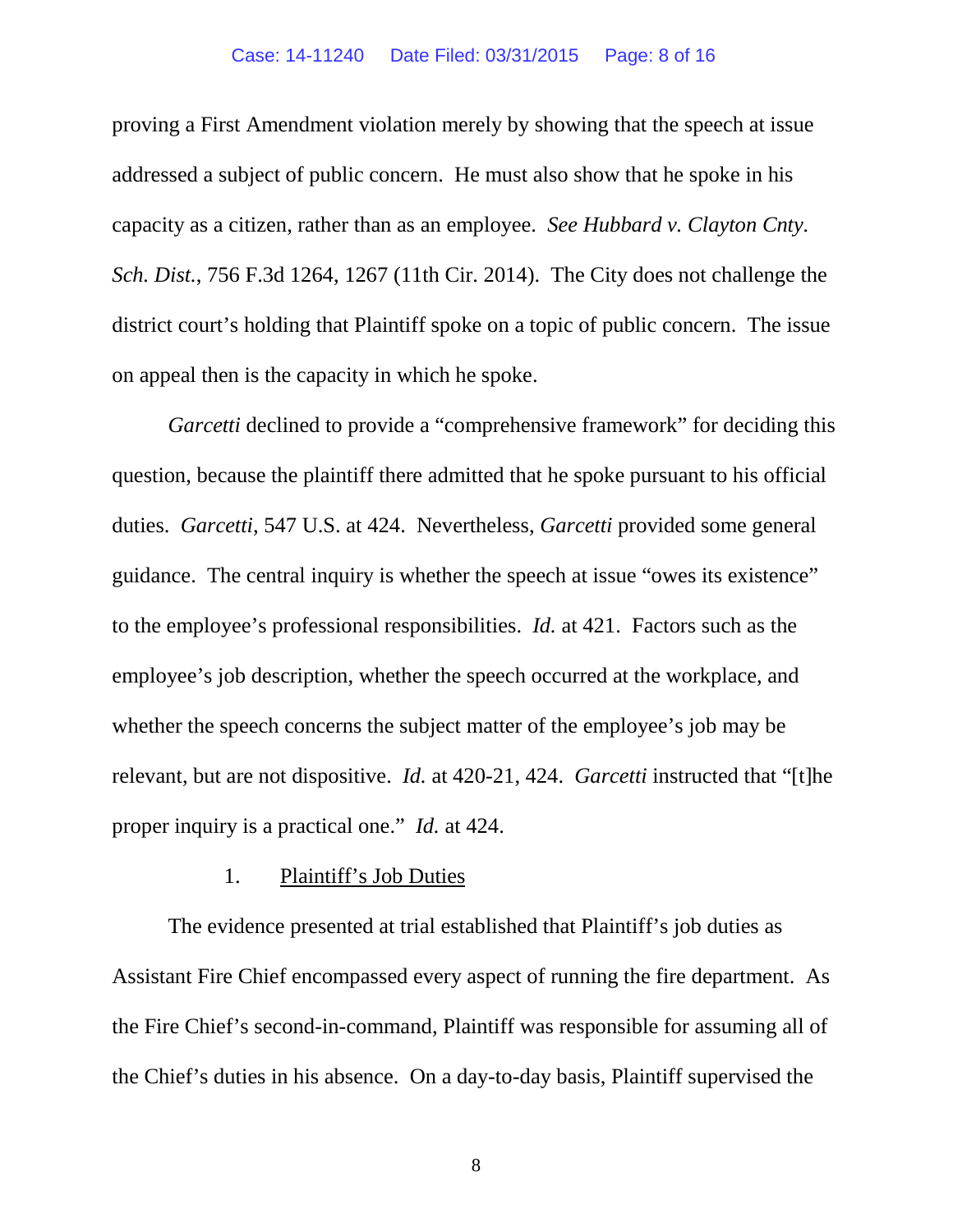Division Chiefs directly below him and served as a liaison between the Fire Chief and employees down the chain of command. Plaintiff directly participated in preparing and trying to find savings in the budget, hiring, training, and management of employees, dispatch, and logistics. He had additional duties arising from his service on the pension board and on several committees, including a committee designed to foster cooperation between labor and management. Plaintiff testified that his overarching responsibility as Assistant Fire Chief was to ensure that the fire department provided the best service possible, from its receipt of an emergency call to the conclusion of its response.

# 2. Plaintiff's Speech

Plaintiff relies on four categories of speech to support his claim:

(1) Statements made at a February 2010 pension board meeting during which Plaintiff told City Risk Manager Daniel Rotstein that his calculation of the percentage of payroll required to fund the pension was inaccurate;

(2) Statements made at a May 2010 staff meeting during which Plaintiff disagreed with his boss, Chief Picarello, that the City's decision to outsource its general employees did not impact the fire department and also suggested that the City had both created a fiscal urgency and was not negotiating in good faith;

(3) Comments Plaintiff made in April and May 2010 to various fire department employees, including Union President and Fire Captain Garcia,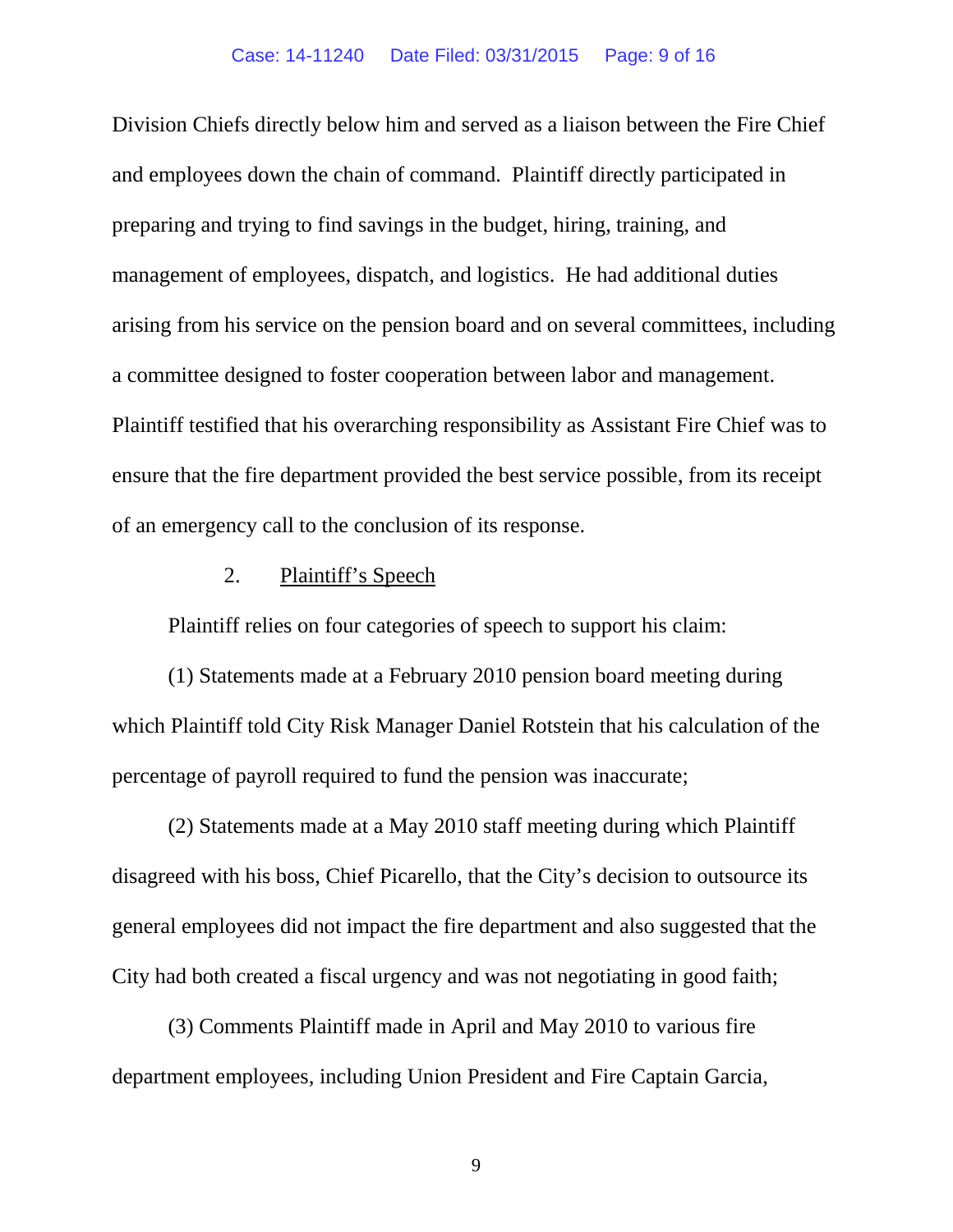Division Chief Whitworth, and Assistant Division Chief Cunningham, that the City was lying and negotiating in bad faith with respect to a proposal that employees agree to pension concessions or take a 6% pay cut and to a subsequent proposal that employees agree to concessions or take a 30% pay cut; and

(4) General conversations with "community members," such as Plaintiff's family and friends, about the budget and collective bargaining agreement issues.

### 3. *Garcetti* Analysis

Plaintiff testified that all of his speech was motivated by his belief that the City's actions would negatively impact the fire department's provision of services. Plaintiff thought the collective bargaining agreement negotiations and proposed benefit concessions would affect the fire department's ability to attract and retain the quality employees needed to maintain a high level of service. Plaintiff's witness, Assistant Division Chief Cunningham, conceded that Plaintiff's speech related to the fire department's provision of services, particularly its ability to attract and retain personnel. This testimony does not help Plaintiff, however, because it confirms that Plaintiff's speech was made in furtherance of his selfdescribed responsibilities as the City's Assistant Fire Chief, and not as a private citizen. *See D'Angelo v. Sch. Bd. of Polk Cnty., Fla.,* 497 F.3d 1203, 1210-11 (11th Cir. 2007) (holding that a high school principal's charter conversion efforts were made in furtherance of his responsibility to obtain the best educational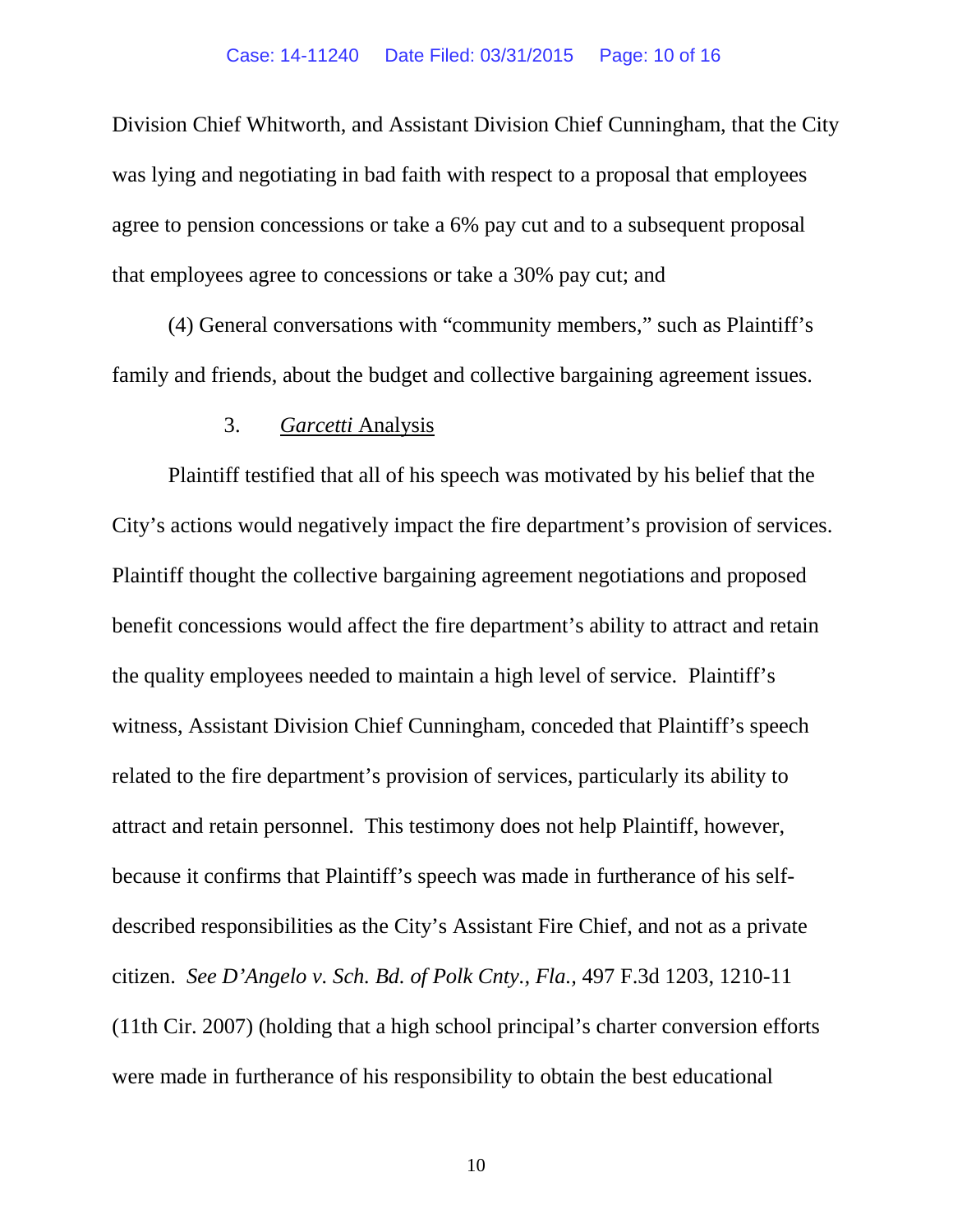outcome for his students).

Specifically, Plaintiff attended the February 2010 pension board meeting as a representative of the fire department and pursuant to his duties as a pension board trustee. On their face, his comments about the costs to fund the pension were in furtherance of his official responsibility to ensure that the pension was administered in accordance with its governing ordinance. Likewise, Plaintiff's participation in the May 2010 staff meeting was one of his assigned duties, and his comments at that meeting primarily concerned the impact of the City's actions on the regular operations of the fire department for which Plaintiff was admittedly responsible. Thus, Plaintiff's speech at the pension board and staff meeting clearly does not qualify for First Amendment protection under *Garcetti*.

Neither are Plaintiff's statements to other fire department employees during April and May 2010 protected under this Court's post-*Garcetti* precedent. These statements relate to the City's proposal that fire department employees accept pension concessions or agree to a 6% pay cut, and its later proposal increasing the pay cut to 30%. Many employees, including Garcia, Whitworth, and Cunningham, went to Plaintiff for guidance on the concession/pay cut issue. They did so because of Plaintiff's experience and leadership role in the department and on the pension board. Plaintiff's statements in response were made in accordance with his role as a liaison between the Fire Chief and employees down the chain of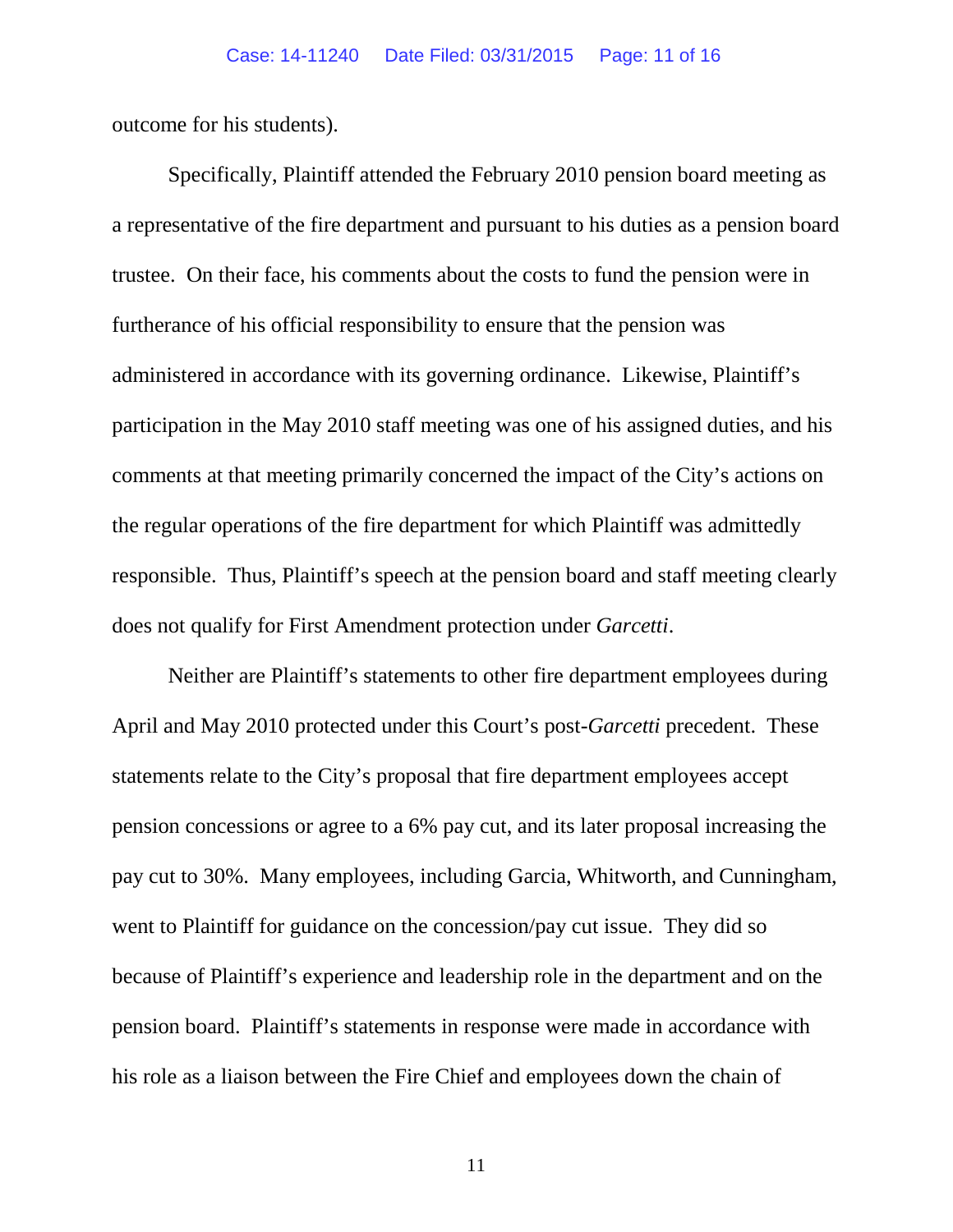command. In addition, Plaintiff's position as Assistant Fire Chief gave his statements legitimacy. Further, Plaintiff emphasized in his statements that the City's demand for concessions impacted the day-to-day operations of the fire department, which Plaintiff was responsible for overseeing.

That Plaintiff was not required to provide the requested guidance—in fact, he had been instructed to keep his opinions about the collective bargaining agreement issue to himself—is not determinative. *See Abdur-Rahman v. Walker*, 567 F.3d 1278, 1284 (11th Cir. 2009) (noting that an employee may speak pursuant to his official duties even when his duties do not mandate the particular speech at issue); *Battle*, 468 F.3d at 761 n. 6 (identifying the relevant issue as whether a public employee was speaking pursuant to an official duty, not whether that duty was part of the employee's everyday job functions). We have rejected "narrow, rigid descriptions of official duties urged upon us to support an inference that public employees spoke as private citizens." *Abdur-Rahman*, 567 F.3d at 1284. And we have held, in an analogous situation, that a high-ranking employee's broad administrative responsibilities rendered his speech unprotected.<sup>[1](#page-11-0)</sup>

<span id="page-11-0"></span> $1$ . The district court put some emphasis on the source of the information underlying Plaintiff's speech: that is, the fact that Plaintiff learned about the details of the pension and budget issues during the course of his job duties. Our decision is not based on the source of Plaintiff's knowledge about the subject matter of his speech. *See Lane v. Franks*, 134 S. Ct. 2369, 2378 (2014) (holding that a public employee's testimony, compelled by subpoena, but given outside of the course of his ordinary job duties, is protected by the First Amendment even when it concerns information learned during the course of the employee's job). Rather, it is based on our conclusion that Plaintiff spoke in furtherance of his many self-described duties as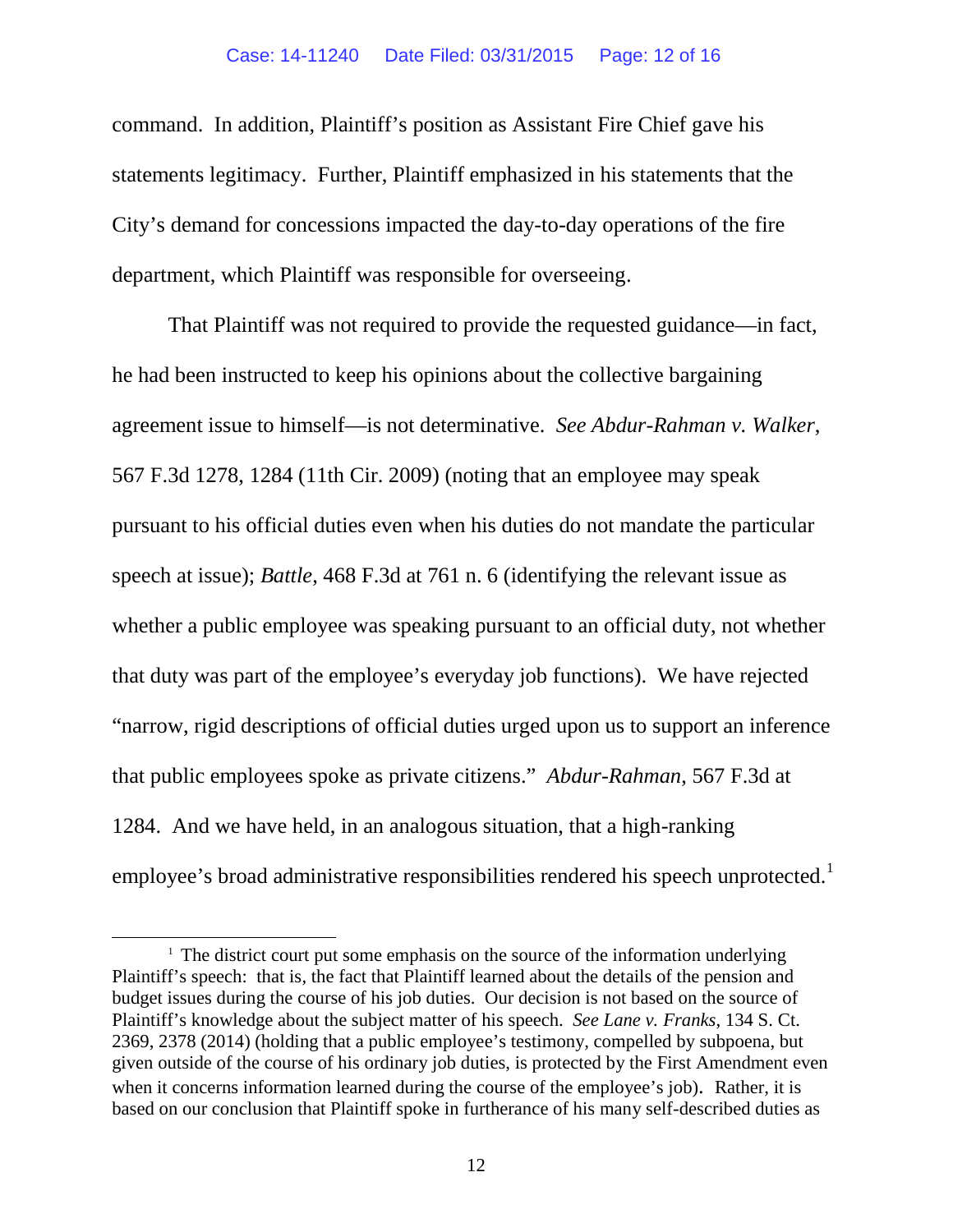*See D'Angelo*, 497 F.3d at 1210.

Finally, with regard to Plaintiff's conversations with other community members, we agree with the district court that the slim evidence he offered is insufficient to make Plaintiff's threshold First Amendment showing. Plaintiff's testimony as to these conversations was limited to a few sentences in which he stated generally that he spoke to various friends and family members about the budget and collective bargaining agreement issues. Plaintiff provided a list of people that he allegedly discussed these issues with, and he indicated that these conversations occurred on the phone, in his driveway, in restaurants, and at similar places. None of the community members identified by Plaintiff testified at trial.

Contrary to Plaintiff's argument, the district court did not make an improper credibility determination as to his testimony concerning this speech. Rather, the court held that Plaintiff's testimony failed to establish that his conversations with community members were protected under *Garcetti*. To apply *Garcetti*, we have to consider the "content, form, and context" of the allegedly protected speech in light of the plaintiff's job duties. *Abdur-Rahman*, 567 F.3d at 1283 (quoting *Vila v. Padron*, 484 F.3d 1334, 1340 (11th Cir. 2007)) (quotation marks omitted). Plaintiff did not provide sufficient information to draw any conclusions about the "context and form" of his community member speech, and he only described its

 $\overline{a}$ 

the Assistant Fire Chief.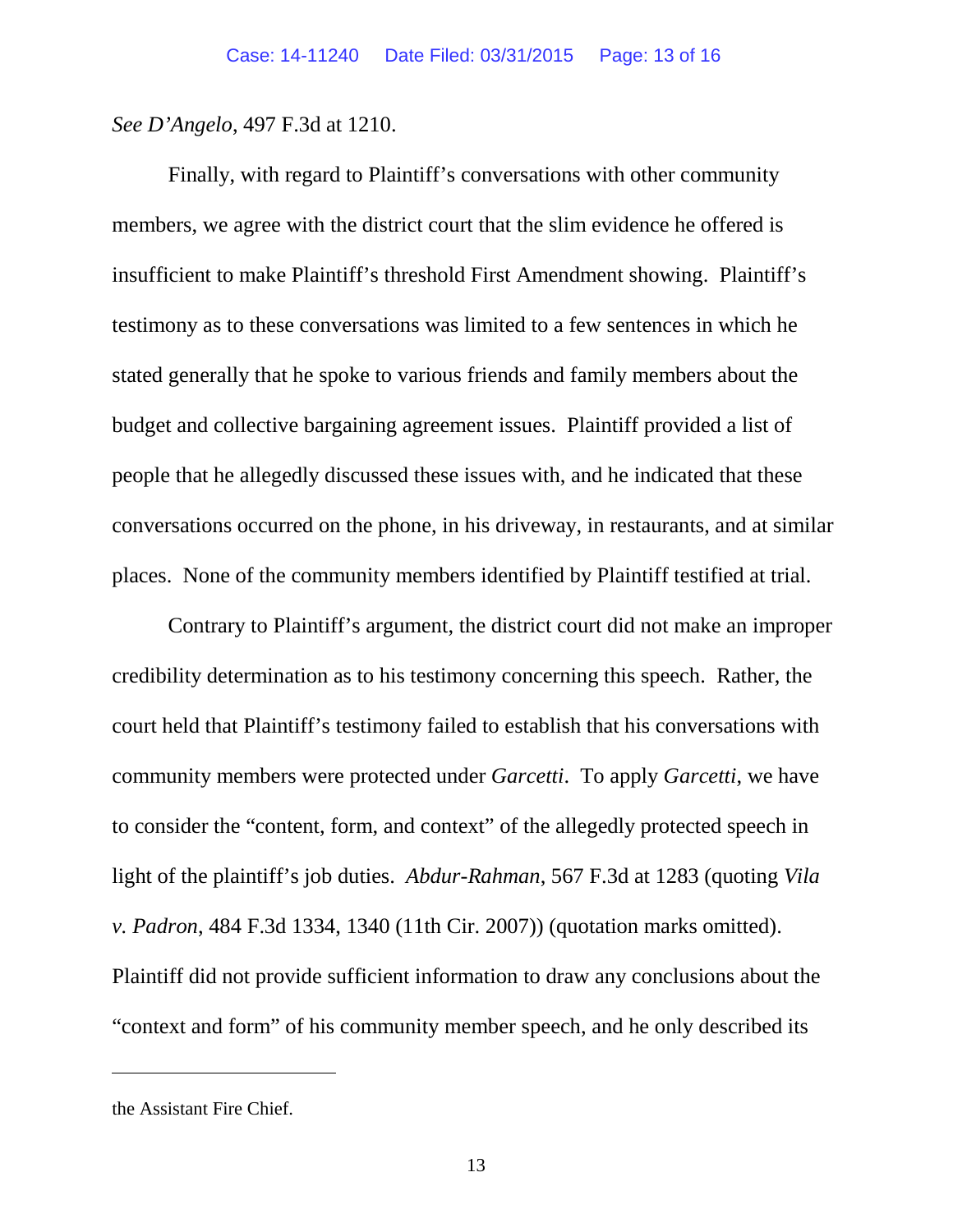content in the most general terms. Moreover, there is no evidence to suggest that the City was aware of this speech, which, from Plaintiff's vague description, appears to have been made merely in private discussions with family members and friends.

# **B. Plaintiff's speech is not protected under** *Pickering***.**

The district court's alternative holding concerned the second stage of the First Amendment analysis, known as the *Pickering* balancing test. *See Pickering v. Bd. of Educ. of Township High Sch. Dist. 205, Will Cty.*, 391 U.S. 563 (1968). The *Pickering* test seeks to arrive at a balance between the employee's interest in commenting on matters of public concern and his employer's interest in efficiently providing public services. *Leslie v. Hancock Cnty. Bd. of Educ.*, 720 F.3d 1338, 1346 (11th Cir. 2013) (citing *Pickering*, 391 U.S. at 568). The "manner, time, and place" of the challenged speech and "the context" in which it arose are relevant to the *Pickering* balance. *Id.* (quoting *Rankin v. McPherson*, 483 U.S. 378, 388 (1987)) (quotation marks omitted). Other pertinent considerations are whether the statement:

impairs discipline by superiors or harmony among co-workers, has a detrimental impact on close working relationships for which personal loyalty and confidence are necessary, or impedes the performance of the speaker's duties or interferes with the regular operation of the enterprise.

*Id.* (quoting *Rankin*, 483 U.S. at 388) (quotation marks omitted). Indeed, we have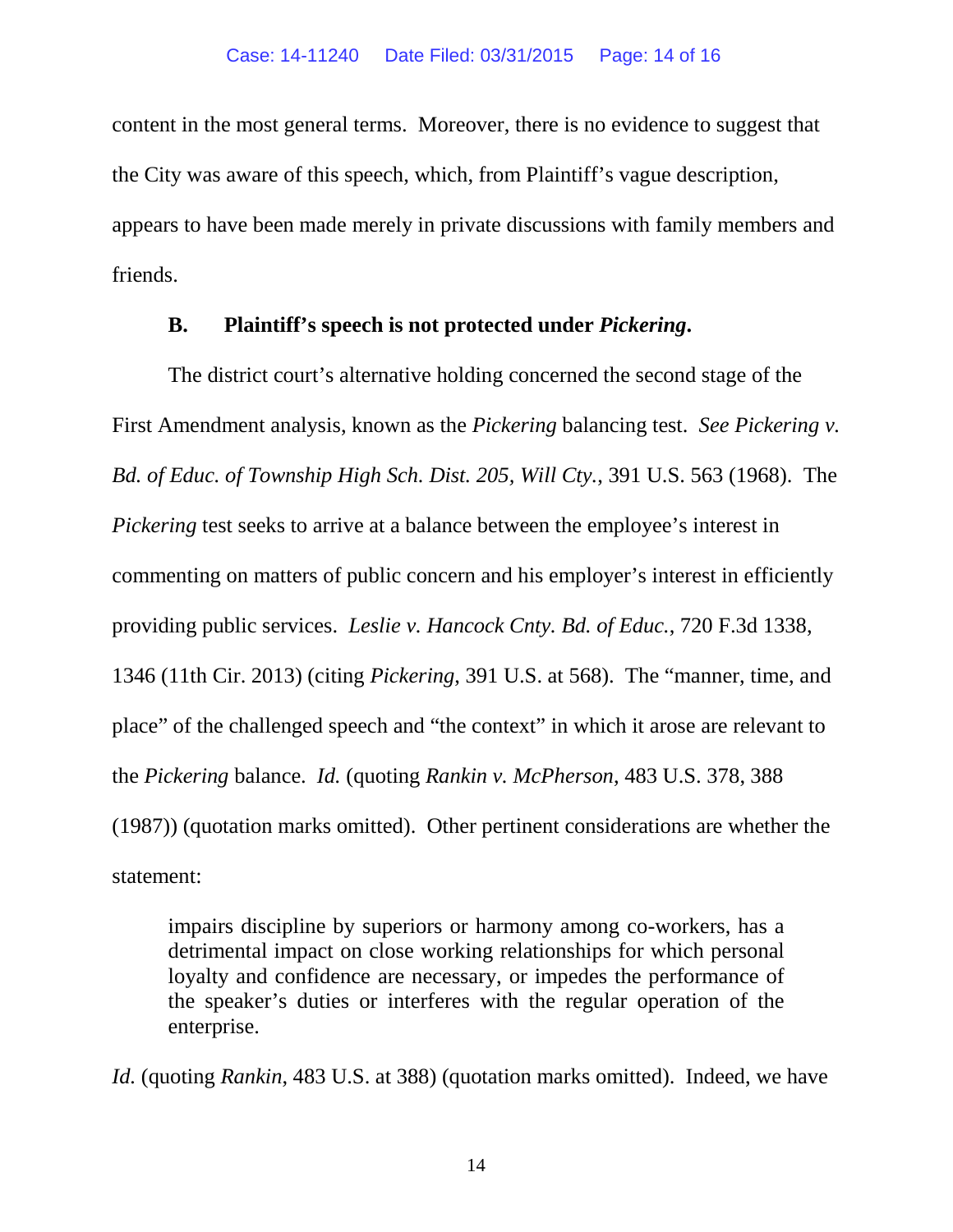#### Case: 14-11240 Date Filed: 03/31/2015 Page: 15 of 16

recognized a heightened need for order, loyalty, and harmony in a quasi-military organization such as a police or fire department. *See Anderson v. Burke Cnty., Ga.*, 239 F.3d 1216, 1222 (11th Cir. 2001).

Applying the above analysis, the district court held that the City's interest in avoiding dissension and discord in the fire department, particularly during the very sensitive and volatile negotiations with its employees, outweighed Plaintiff's interest in expressing his opposition. Its holding is well-supported by the trial transcript. Plaintiff conceded that the budget issues and collective bargaining agreement negotiations were divisive topics among City employees. In particular, the City required 100% agreement to either pension concessions or a pay cut; employees disagreed on the more desirable option, depending on where they were in their career; and tension arose between employees who wanted to accept concessions and those who preferred to take a pay cut. Plaintiff, himself, admitted that the tension over concessions escalated to violence among employees in the police department. Under the circumstances, Chief Picarello had a right to insist that Plaintiff, who was his Assistant Fire Chief and second-in-command, refrain from commenting on the budget and collective bargaining agreement issues. Plaintiff refused to do so.

Plaintiff's argument that the City failed to show that Plaintiff's speech had any actual negative impact on the fire department is irrelevant. The government's